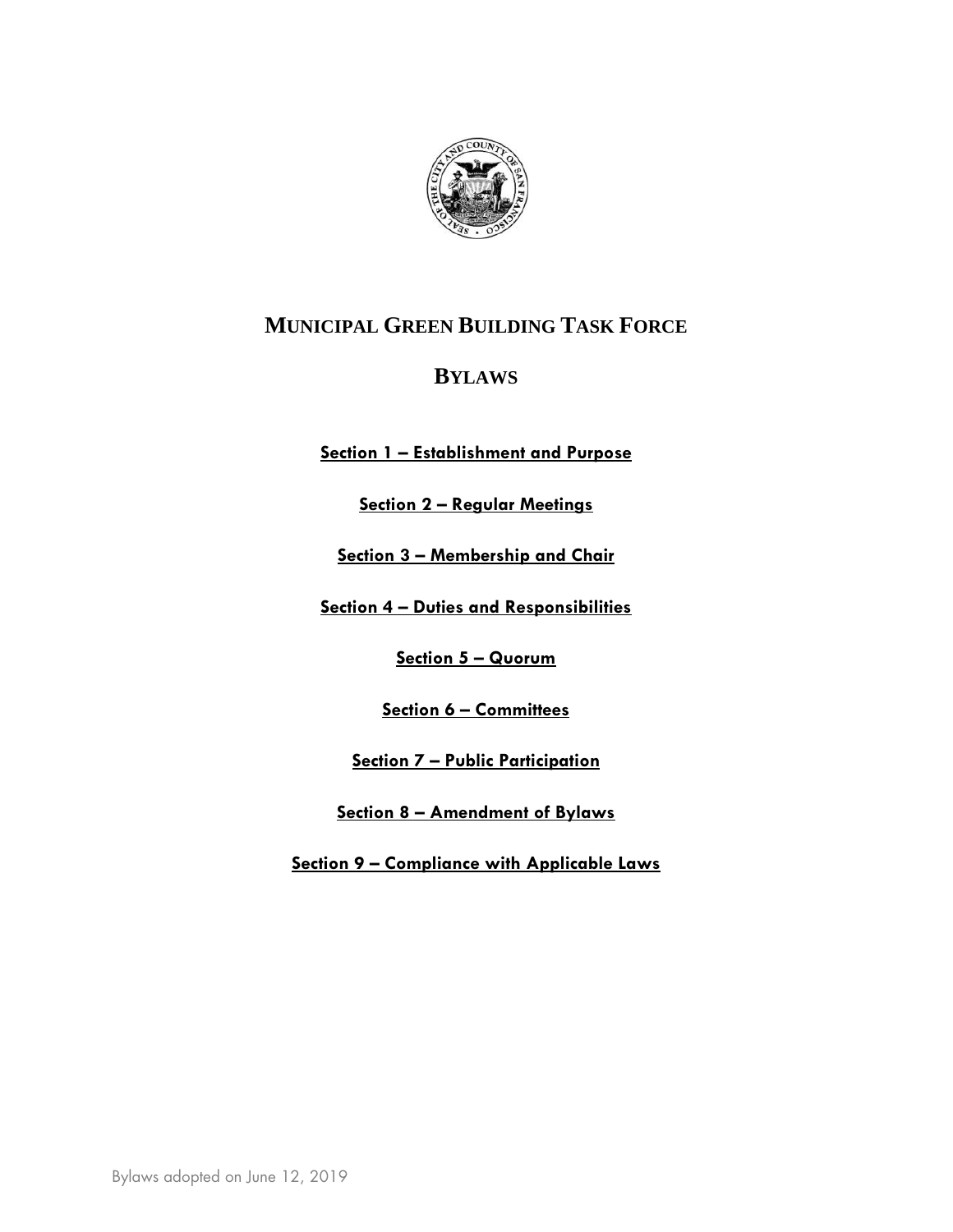# **MUNICIPAL GREEN BUILDING TASK FORCE BYLAWS**

#### **Section 1: Establishment and Purpose**

The Board of Supervisors establishes the interdepartmental Municipal Green Building Task Force (the "Task Force") to oversee and assist in enhancing the environmental design, construction, and performance of City buildings pursuant to Chapter 7 of the San Francisco Environment Code. The Task Force shall review municipal construction projects subject to this Chapter during their design and construction to ensure that the responsible City departments are complying with the requirements of the Chapter, and may advise the Department of the Environment on matters of policy related to this Chapter. The Task Force shall facilitate interdepartmental communication and cooperation, and act as an educational forum to increase green building knowledge and share project-related successes and lessons learned.

#### **Section 2: Regular Meetings**

Regular meetings shall be held on the second Wednesday of each month at 1:30 pm. Meetings shall be held at 30 Van Ness Avenue, Suite 4100, Main Conference Room.

#### **Section 3: Membership and Chair**

- a) The Task Force consists of one member of the public appointed by the Mayor and a representative with building design, construction and/or finance experience from each of the following City Departments and divisions or their successor agencies, appointed by the Department Director or designee:
	- (1) Department of the Environment;
	- (2) Building Design and Construction Division within San Francisco Public Works;
	- (3) Design and Engineering Division within San Francisco Public Works;
	- (4) Landscape Architecture Division within San Francisco Public Works;
	- (5) San Francisco Public Works Buildings Project Management;
	- (6) Power Enterprise within San Francisco Public Utilities Commission;
	- (7) Water Enterprise within San Francisco Public Utilities Commission;
	- (8) Wastewater Enterprise within San Francisco Public Utilities Commission;
	- (9) Infrastructure within San Francisco Public Utilities Commission;
	- (10) Capital and Planning Division within Recreation and Park Department;
	- (11) Capital Programs and Construction Division within San Francisco Municipal Transportation Agency;
	- (12) Office of Resilience and Capital Planning within Office of the City Administrator;
	- (13) Department of Building Inspection;
	- (14) Citywide Planning Division within Planning Department;
	- (15) Port of San Francisco;
	- (16) San Francisco International Airport;
	- (17) Facilities Division within San Francisco Public Library;
	- (18) Fire Department;
	- (19) Department of Public Health; and,
	- (20) Real Estate Division within Office of the City Administrator.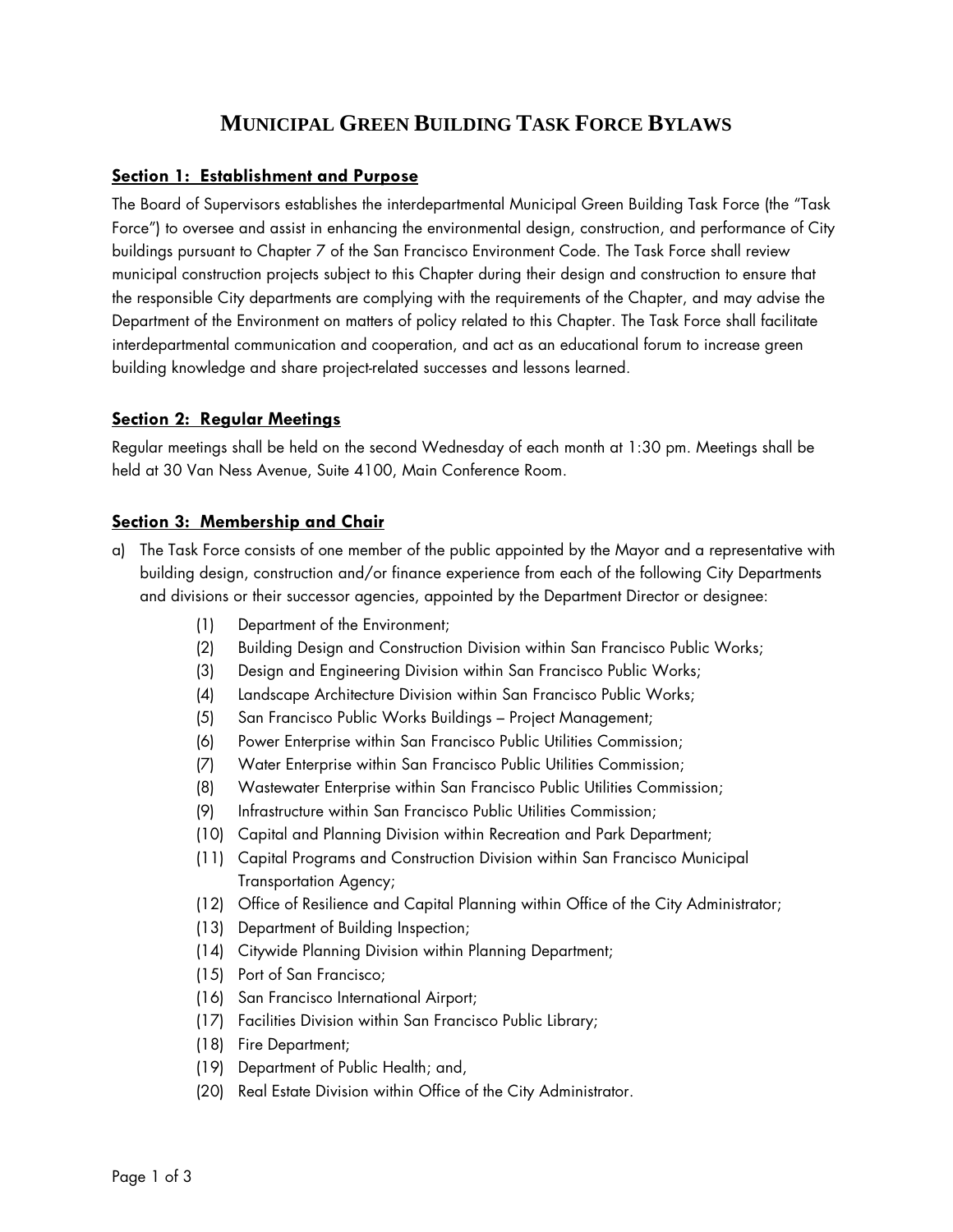- b) At least half the Task Force members, and the public member, shall hold the credential of LEED Accredited Professional with specialty.
- c) The public member of the Task Force shall serve for a three-year term. No person may serve as the public member of the Task Force for more than two consecutive terms.
- d) The representative of the Department of the Environment shall be a permanent member and serve as the Chair of the Task Force. The Chair shall have the authority to establish and dissolve ad hoc committees, appoint and remove members to all committees, and appoint chairs of committees, as he or she sees fit in furtherance of the objectives with which Chapter 7 charges this Task Force.

#### **Section 4: Duties and Responsibilities**

- a) The Task Force shall advise the Department of the Environment on the development of green building policy for municipal construction projects.
- b) The Task Force shall review municipal construction projects during design and construction for compliance with San Francisco Environment Code Chapter 7, which requires LEED Gold certification for municipal construction projects of 10,000 square feet and larger.
- c) The Task Force shall hear requests for waivers from Chapter 7 requirements from City Departments and make recommendations to the Director of the Department of the Environment with respect to such requests.
- d) Task Force members shall communicate with and engage key staff in their respective Departments on green building issues as necessary.
- e) Task Force members shall communicate to the Task Force on the status of projects administered within their respective Departments.
- f) The Task Force shall provide learning opportunities for members, other City staff, and members of the public through project presentations, project tours, and other educational offerings.
- g) Task Force members shall be in regular attendance at Task Force meetings.

## **Section 5: Quorum**

At all meetings of the Task Force, the presence of a majority of the members shall constitute a quorum. The affirmative vote of a majority of the members shall be required for the approval of any matter. Notwithstanding the above, the Task Force shall seek to establish consensus among its members and shall attempt to gain each member's approval of an action whenever possible.

#### **Section 6: Committees**

The Task Force by majority vote and/or the Chair may establish committees on an ad-hoc basis to perform tasks or functions as necessary.